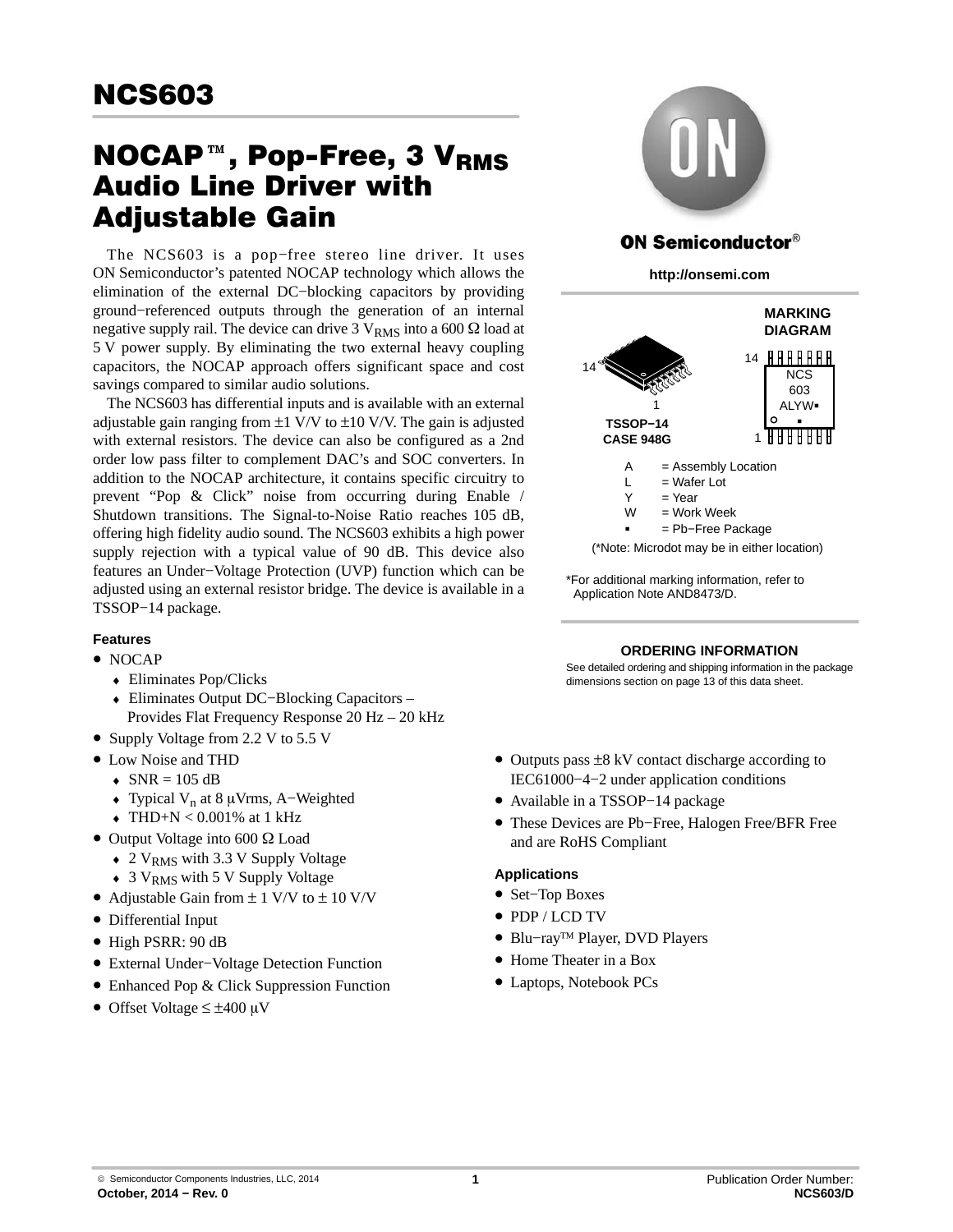

**Figure 1. NCS603, Simplified Block Diagram**



**Figure 2. NCS603, Pinout**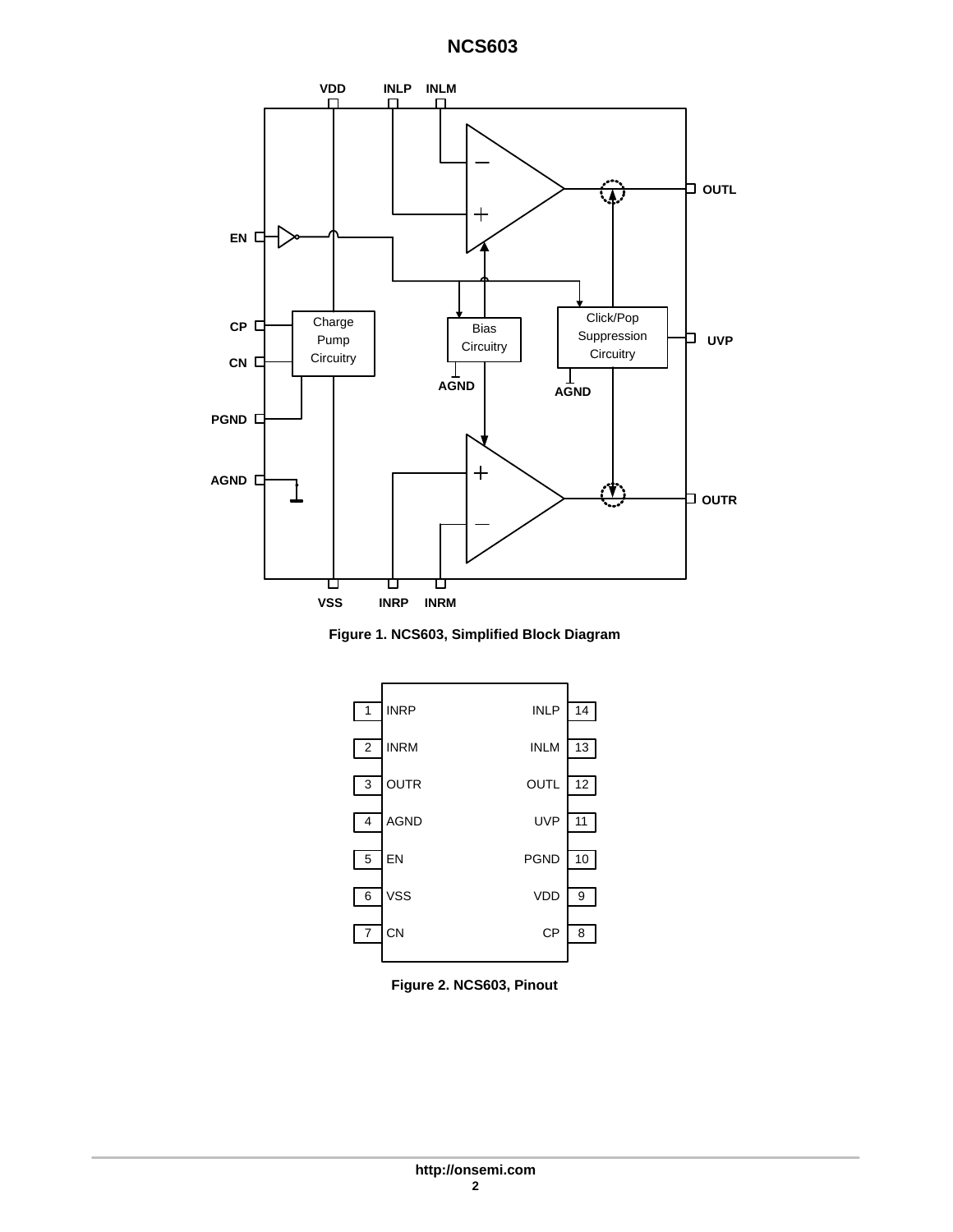# **PIN FUNCTION AND DESCRIPTION**

| <b>Pin</b>      | Name        | Type   | <b>Description</b>                                                                               |
|-----------------|-------------|--------|--------------------------------------------------------------------------------------------------|
|                 | <b>INRP</b> | Input  | Right channel positive input                                                                     |
| $\overline{2}$  | <b>INRM</b> | Input  | Right channel negative input                                                                     |
| 3               | <b>OUTR</b> | Output | Right channel output                                                                             |
| 4               | <b>AGND</b> | Ground | Analog ground. Connect to PGND                                                                   |
| 5               | EN          | Input  | Enable pin. Active High                                                                          |
| 6               | <b>VSS</b>  | Power  | Negative rail output. Connected to ground through 1 $\mu$ F low ESR ceramic reservoir capacitor. |
| $\overline{7}$  | <b>CN</b>   | -      | Flying capacitor Negative terminal. Connected to CP through 1 $\mu$ F low ESR ceramic capacitor. |
| 8               | <b>CP</b>   | —      | Flying capacitor Positive terminal. Connected to CN through 1 $\mu$ F low ESR ceramic capacitor. |
| 9               | <b>VDD</b>  | Power  | Power Supply Input                                                                               |
| 10              | <b>PGND</b> | Ground | Power ground                                                                                     |
| 11              | <b>UVP</b>  | Input  | Under-voltage detection pin.                                                                     |
| 12 <sup>°</sup> | <b>OUTL</b> | Output | Left Channel Output                                                                              |
| 13              | INLM        | Input  | Left channel negative input                                                                      |
| 14              | <b>INLP</b> | Input  | Left channel positive input                                                                      |

## **ABSOLUTE MAXIMUM RATINGS** (Note 1)

| <b>Parameter</b>                                             | Symbol                                      | Value                      | Unit        |
|--------------------------------------------------------------|---------------------------------------------|----------------------------|-------------|
| Supply Voltage, VDD to GND                                   | $V_{DD}$                                    | $-0.3$ to 5.5              | V           |
| Input Voltage                                                | $V_{1}$                                     | $Vss - 0.3$ to $VDD + 0.3$ | $\vee$      |
| Minimum Load Impedance                                       | $R_{I}$                                     | >600                       | Ω           |
| Logic Pin Voltage (EN)                                       |                                             | $-0.3$ to $V_{DD} + 0.3$   | $\vee$      |
| Maximum Junction Temperature                                 | $\mathsf{T}_{\mathsf{J}(\mathsf{max})}$     | $-40$ to 150               | $^{\circ}C$ |
| Storage Temperature Range                                    | T <sub>STG</sub>                            | $-40$ to 150               | $^{\circ}C$ |
| ESD Capability (Note 2)<br>Human Body Model<br>Machine Model | $ESD_{HBM}$<br>$\mathsf{ESD}_{\mathsf{MM}}$ | 2000<br>200                | V           |
| Latch-up Current (Note 3)                                    | ILU                                         | 100                        | mA          |
| Moisture Sensitivity Level (Note 4)                          | <b>MSL</b>                                  | Level 1                    |             |

Stresses exceeding those listed in the Maximum Ratings table may damage the device. If any of these limits are exceeded, device functionality should not be assumed, damage may occur and reliability may be affected.

1. Refer to ELECTRICAL CHARACTERISTICS and APPLICATION INFORMATION for Safe Operating Area.

2. This device series incorporates ESD protection and is tested by the following methods:

ESD Human Body Model tested per AEC−Q100−002 (JEDEC standard: JESD22−A114)

ESD Machine Model tested per AEC−Q100−003 (JEDEC standard: JESD22−A115)

3. Latch−up Current tested per JEDEC standard: JESD78

4. Moisture Sensitivity Level tested per IPC/JEDEC standard: J−STD−020A

# **THERMAL CHARACTERISTICS**

| Parameter                                                      | Svmbol | Value    | Unit          |
|----------------------------------------------------------------|--------|----------|---------------|
| TSSOP-14 (Note 5)<br>Junction-to-Ambient Thermal Resistance, T | UJA    | AA<br>10 | $\degree$ C/W |

5. Values based on copper area of 645 mm<sup>2</sup> (or 1 in<sup>2</sup>) of 1 oz copper thickness and FR4 PCB substrate.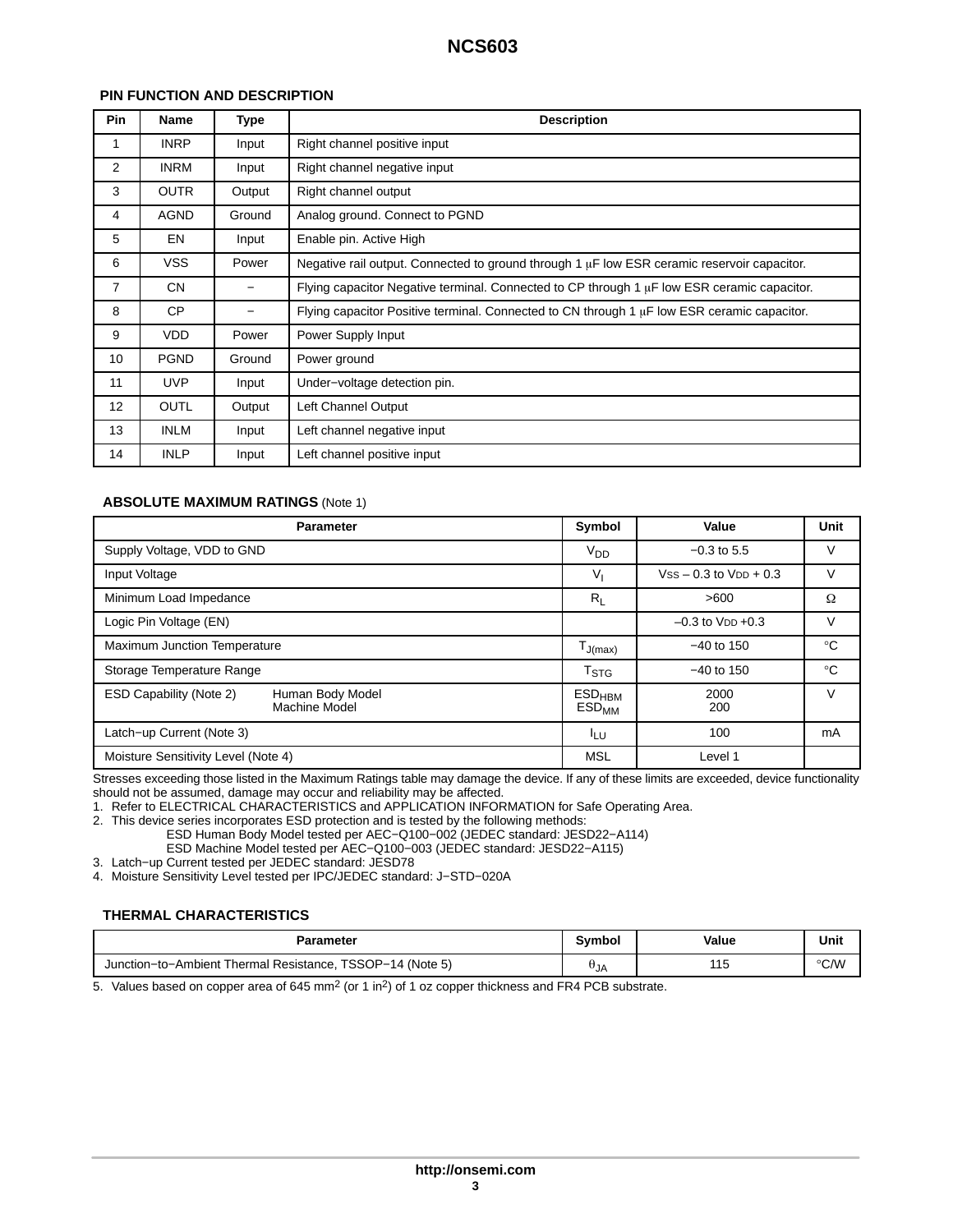# **RECOMMENDED OPERATING CONDITIONS**

| <b>Parameter</b>                            | <b>Symbol</b>   | Min   | Typ | Max | Unit        |
|---------------------------------------------|-----------------|-------|-----|-----|-------------|
| Supply Voltage with UVP connected to Ground | V <sub>DD</sub> | 2.2   | 3.3 | 5.5 |             |
| High-Level Input Voltage                    | $V_{IH}$ (EN)   | 1.2   |     |     |             |
| Low-Level Input Voltage                     | $V_{II}$ (EN)   |       |     | 0.4 |             |
| <b>Ambient Temperature</b>                  | <sup>1</sup> A  | $-40$ |     | 85  | $^{\circ}C$ |

Functional operation above the stresses listed in the Recommended Operating Ranges is not implied. Extended exposure to stresses beyond the Recommended Operating Ranges limits may affect device reliability.

# **ELECTRICAL CHARACTERISTICS**, T<sub>A</sub> = 25°C (unless otherwise noted)

| <b>Parameter</b>                            | Symbol            | <b>Test Conditions</b>                            | Min | Typ  | Max | Unit   |
|---------------------------------------------|-------------------|---------------------------------------------------|-----|------|-----|--------|
| <b>Output Offset Voltage</b>                | $ V_{OS} $        | $VDD = 2.5 V$ to 5 V, Voltage follower – gain = 1 |     | 100  | 400 | μV     |
| High-Level Input Current (EN)               | $ I_{\text{IH}} $ | $VDD = 5 V$ , $V = V_{DD}$                        |     |      | 100 | nA     |
| Low-Level Input Current (EN)                | 肛门                | $VDD = 5 V, VI = 0 V$                             |     |      | 100 | nA     |
| <b>Supply Current</b>                       | l <sub>DD</sub>   | $VDD = 2.2$ V, No load, $EN = VDD$                |     | 7    | 11  | mA     |
|                                             |                   | $VDD = 5.5$ V, No load, $EN = VDD$                |     | 8    | 11  | mA     |
|                                             |                   | Shutdown mode, $V_{DD} = 2.2$ V to 5.5 V          |     | 15   | 25  | μA     |
| Under-Voltage Protection (UVP)<br>Threshold | VUVP              |                                                   |     | 1.25 |     | $\vee$ |
| UVP Internal Hysteresis Current Source      | <b>HYS</b>        |                                                   |     | 5    |     | μA     |
| Charge Pump Frequency                       | $n_{\rm cp}$      |                                                   |     | 400  |     | kHz    |

Product parametric performance is indicated in the Electrical Characteristics for the listed test conditions, unless otherwise noted. Product performance may not be indicated by the Electrical Characteristics if operated under different conditions.

## **OPERATING CHARACTERISTICS**

 $V_{\text{DD}}$  = 3.3 V, T<sub>A</sub> = 25°C, R<sub>L</sub> = 2.5 kΩ, C<sub>VSS</sub> = 1 μF, C<sub>IN</sub> = 10 μF, R<sub>IN</sub> = 10 kΩ, R<sub>fb</sub> = 20 kΩ (unless otherwise noted)

| <b>Parameter</b>                            | Symbol           | <b>Test Conditions</b>                                       | Min  | Typ    | Max | <b>Unit</b> |
|---------------------------------------------|------------------|--------------------------------------------------------------|------|--------|-----|-------------|
|                                             | $V_{\rm O}$      | THD = 1%, $V_{DD}$ = 3.3 V, f = 1 kHz                        | 2.05 |        |     | <b>Vrms</b> |
| Output Voltage (Outputs In Phase)           |                  | THD = 1%, $V_{DD}$ = 5 V, f = 1 kHz                          | 3.05 |        |     |             |
|                                             |                  | THD = 1%, $V_{DD}$ = 5 V, f = 1 kHz, R <sub>1</sub> = 100 kΩ | 3.1  |        |     |             |
| <b>Total Harmonic Distortion plus Noise</b> | THD+N            | $V_{\Omega}$ = 2 Vrms, f = 1 kHz                             |      | 0.001  |     | $\%$        |
|                                             |                  | $V_{\Omega}$ = 2 Vrms, f = 10 kHz                            |      | 0.001  |     | %           |
| Power Supply Rejection                      | <b>PSRR</b>      | $V_{DD} = 2.5 V$ to 5 V                                      |      | 90     |     | dB          |
| Crosstalk                                   | <b>XTALK</b>     | $V_{\Omega}$ = 2 Vrms, f = 1 kHz                             |      | $-120$ |     | dB          |
| <b>Output Current Limit</b>                 | lo               | $V_{DD} = 3.3 V$                                             |      | 21     |     | mA          |
| Input Resistor Range (Note 6)               | $R_{IN}$         |                                                              | 1    | 10     | 47  | kΩ          |
| Feedback Resistor Range (Note 6)            | $R_{\rm fb}$     |                                                              | 4.7  | 20     | 100 | kΩ          |
| Maximum Capacitive Load (Note 6)            | $C_{\text{OUT}}$ |                                                              |      | 220    |     | pF          |
| Noise Output Voltage                        | $V_N$            | A-weighted                                                   |      | 8      |     | uVrms       |
| Signal to Noise Ratio                       | <b>SNR</b>       | $V_{\Omega}$ = 2 Vrms, THD + N = 0.1% A–weighted<br>filter   |      | 105    |     | dB          |

6. Guaranteed by design.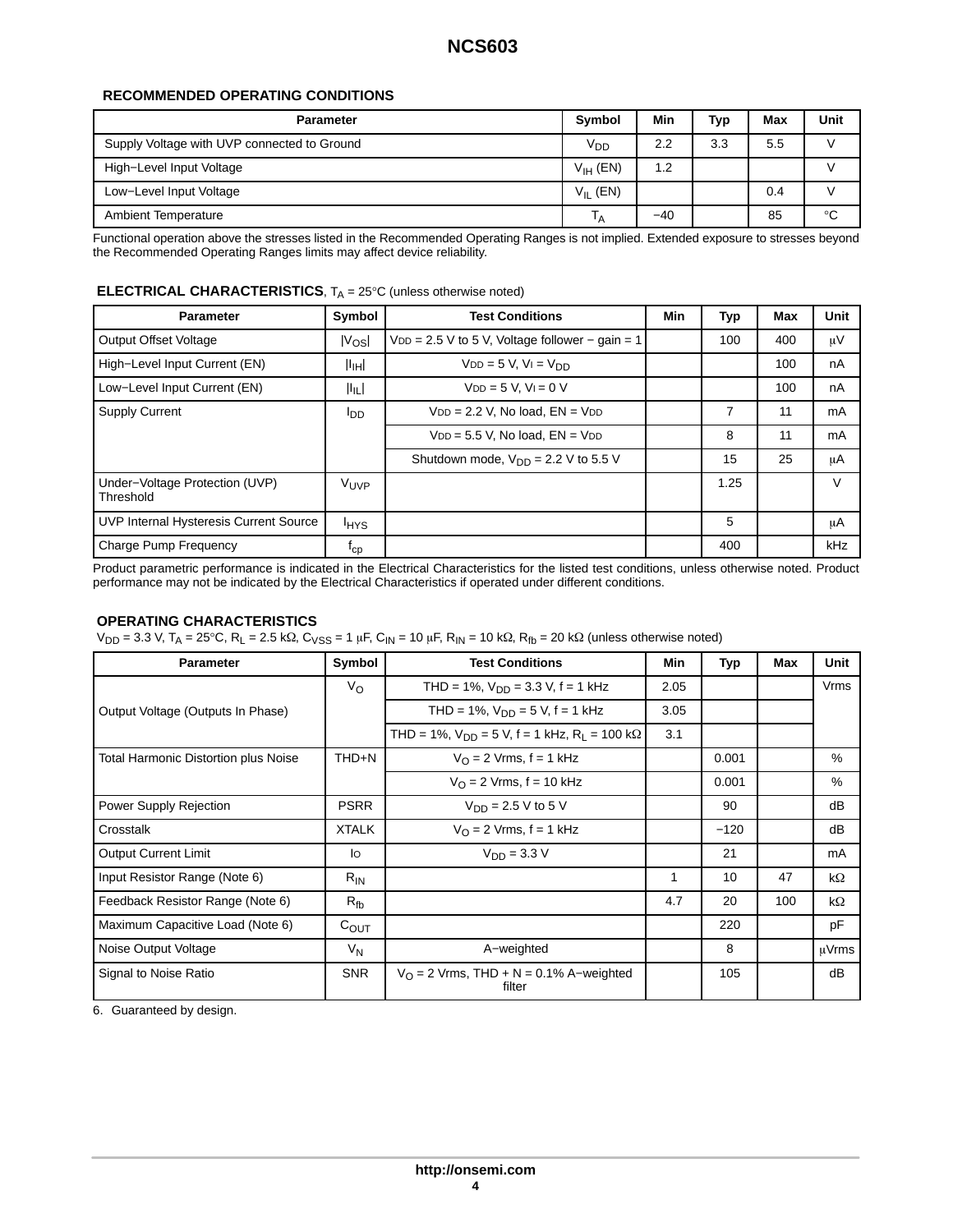# **TYPICAL CHARACTERISTICS**

 $V_{DD}$  = 3.3 V, T<sub>A</sub> = 25°C, R<sub>L</sub> = 2.5 kΩ, C<sub>VSS</sub> = 1 μF, C<sub>IN</sub> = 10 μF, R<sub>IN</sub> = 10 kΩ, R<sub>fb</sub> = 20 kΩ (unless otherwise noted)







**Figure 3. THD+N vs. Output Voltage over Temperature, R<sub>L</sub> = 2.5 kΩ, V<sub>DD</sub> = 3.3 V, f = 1 kHz** 



**Figure 5. THD+N vs. Output Voltage over**  $\textsf{Supply}, R_\textsf{L} = 2.5 \; \textsf{k}\Omega, \textsf{f} = 1 \; \textsf{kHz}$ 





**Figure 4. THD+N vs. Output Voltage over Temperature, R<sub>L</sub> = 2.5 kΩ, V<sub>DD</sub> = 5 V, f = 1 kHz** 



**Figure 6. THD+N vs. Output Voltage over**  $\textsf{Supply}, R_{\textsf{L}} = 600 \Omega, \textsf{f} = 1 \textsf{ kHz}$ 



 $\Omega$  **Figure 8. THD+N vs. Frequency, R**<sub>L</sub> = 600  $\Omega$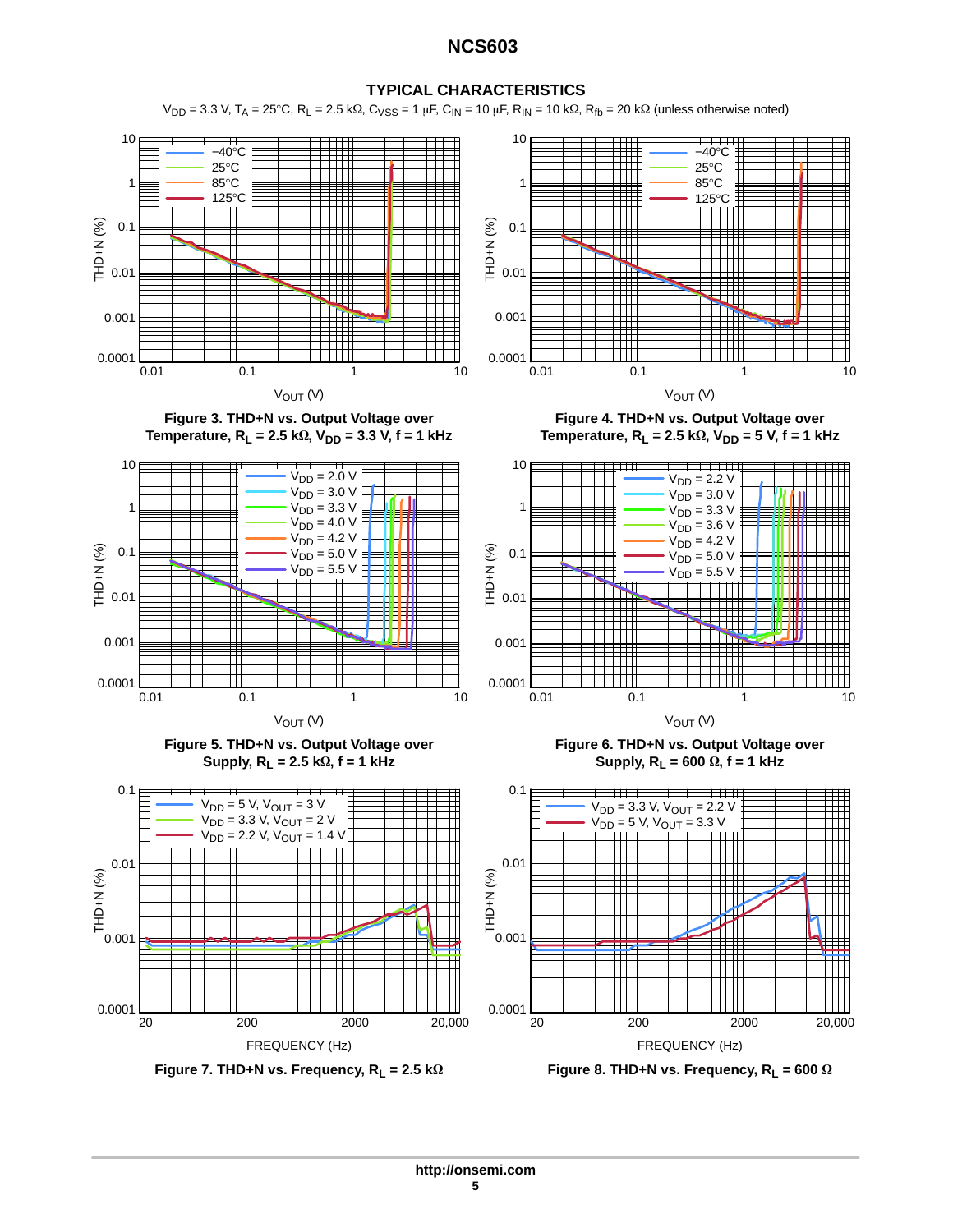

 $V_{DD}$  = 3.3 V, T<sub>A</sub> = 25°C, R<sub>L</sub> = 2.5 kΩ, C<sub>VSS</sub> = 1 μF, C<sub>IN</sub> = 10 μF, R<sub>IN</sub> = 10 kΩ, R<sub>fb</sub> = 20 kΩ (unless otherwise noted)

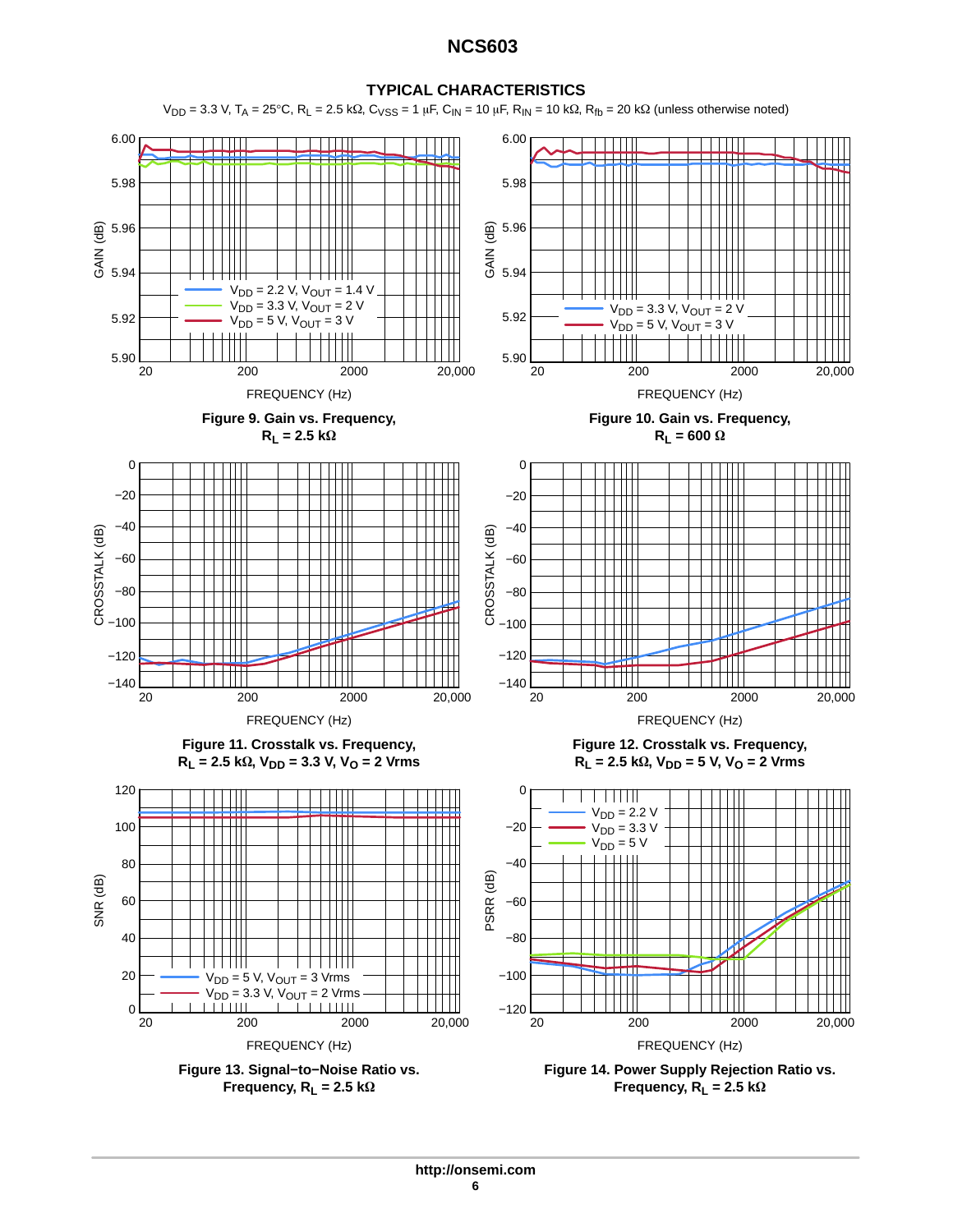

 $V_{DD}$  = 3.3 V, T<sub>A</sub> = 25°C, R<sub>L</sub> = 2.5 kΩ, C<sub>VSS</sub> = 1 μF, C<sub>IN</sub> = 10 μF, R<sub>IN</sub> = 10 kΩ, R<sub>fb</sub> = 20 kΩ (unless otherwise noted)

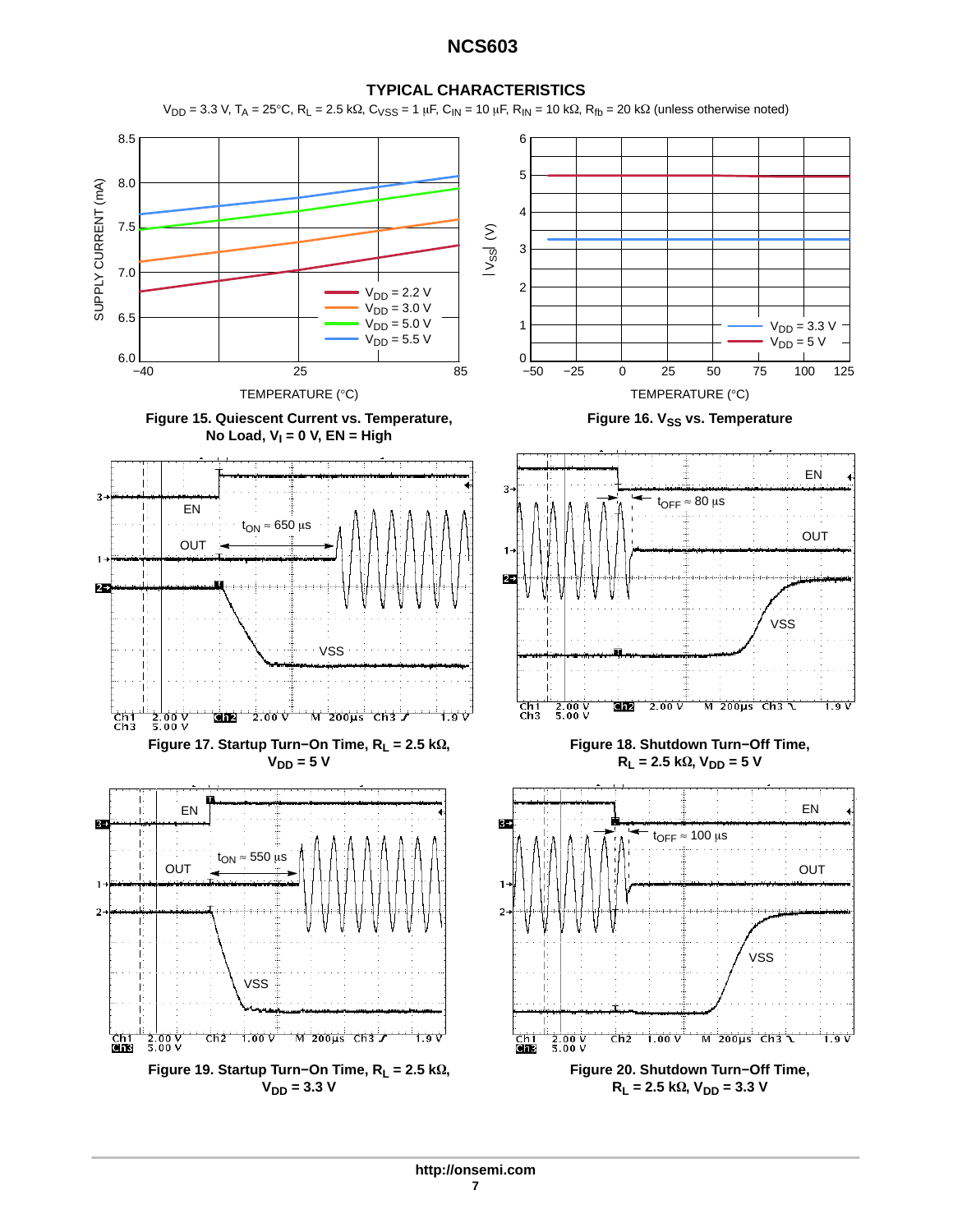# **APPLICATION INFORMATION**

# <span id="page-7-0"></span>**DESCRIPTION**

The NCS603 is a stereo line driver with a NOCAP architecture. This architecture eliminates the need to use two large, external capacitors required by conventional audio line driver applications. The NCS603 is basically composed of two true ground amplifiers with internal power supply rail, one UVP−circuit block, and short−circuit protection. The gain of the NCS603 can be adjusted with two external resistors.

The NOCAP approach is a patented architecture that requires only two  $1 \mu$ F low ESR ceramic capacitors (fly capacitor and reservoir capacitor). It generates a symmetrical positive and negative voltage and it allows the output of the amplifiers to be biased around the ground (True Ground).

The NCS603 includes a special circuitry for eliminating any pop and click noise during turn on and turn off time. This circuitry combined with the true ground output architecture and a trimmed output offset voltage makes the elimination of pop and click particularly efficient.

# **UNDER−VOLTAGE PROTECTION (UVP) PIN MANAGEMENT**

The UVP pin can be used to shut down the audio line driver by monitoring the board's main power supply. Then the line driver can be shut down before upstream devices

disable, contributing this way to eliminate potential source of pop noise.

The device shuts down when the UVP voltage goes below 1.25 V typically. To monitor the lower main power supply limit, an external voltage divider constituted with three resistors, RUP, RDW and RHYS is used (Figure 21). Resistors values have to be chosen based on the requested power supply shutdown threshold and hysteresis for a given application. It is recommended to have RHYS >> RDW // RUP. RHYS is optional in the case where hysteresis is not necessary.



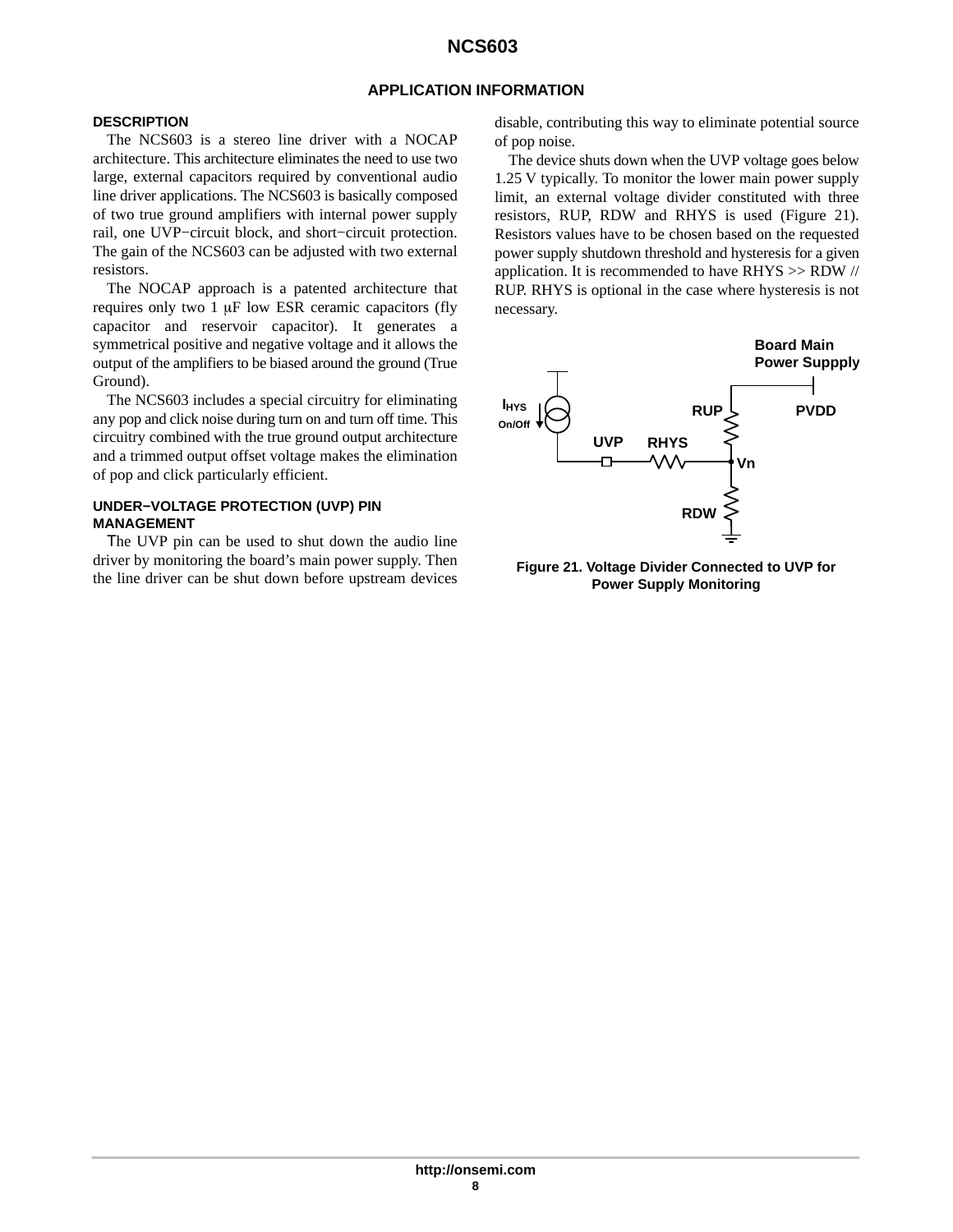When the resistor divider is connected to the pin UVP as shown in Figure [21,](#page-7-0) the UVP pin voltage is a function of PVDD and I<sub>HYS</sub> according to the below equation:

$$
V_{\text{UVP}} = \text{PVDD} \times \frac{\text{RDW}}{\text{RDW} + \text{RUP}} + \left(\text{RHYS} \times \frac{\text{RDW} \times \text{RUP}}{\text{RDW} + \text{RUP}}\right) \times I_{\text{HYS}} \tag{eq.1}
$$

With  $V_{UVPth} = 1.25$  V and  $I_{HYS} = 5 \mu A$ 

This gives a PVDD Shutdown threshold. PVDD Shutdown Threshold:

$$
PVDD_{SD} = V_{UVPH} \times \frac{RDW + RUP}{RDW} - I_{HYS} \times \left(RHYS + \frac{RDW \times RUP}{RDW + RUP} \right) \times \frac{RDW + RUP}{RDW}
$$
 (eq. 2)

Simplified PVDD Shutdown threshold assuming RHYS >> RDW // RUP:

$$
PVDD_{SD} = (V_{UVPth} - I_{HYS} \times RHYS) \times \frac{RDW + RUP}{RDW}
$$
 (eq. 3)

The PVDD Startup threshold is given by the below equation. PVDD Hysteresis:

$$
PVDD_{UP} = V_{UVPth} \times \frac{RDW + RUP}{RDW}
$$
 (eq. 4)

The hysteresis component is: PVDD Hysteresis:

$$
\Delta \text{PVDD} = V_{\text{HYS}} = I_{\text{HYS}} \times \left( \text{RHYS} + \frac{\text{RDW} \times \text{RUP}}{\text{RDW} + \text{RUP}} \right) \times \frac{\text{RDW} + \text{RUP}}{\text{RDW}}
$$
  
= I<sub>HYS</sub> \times \left( \text{RHYS} + \frac{\text{RDW} \times \text{RUP}}{\text{RDW}} + \text{RUP} \right) \times \frac{\text{PVDD}\_{\text{UP}}}{V\_{\text{UVPHh}}} \tag{eq.5}

Simplified PVDD Hysteresis assuming RYS >> RDW // RUP:

$$
\Delta \text{PVDD} = V_{\text{HYS}} = I_{\text{HYS}} \times \text{RHYS} \times \frac{\text{RDW} + \text{RUP}}{\text{RDW}} = I_{\text{HYS}} \times \text{RYS} \times \frac{\text{PVDD}_{\text{UP}}}{V_{\text{UVPh}}} \tag{eq.6}
$$

For a given PVDD threshold RUP will be a function of RDW. RUP and RDW:

$$
RUP = \left(\frac{PVDD_{UP}}{V_{UVPth}} - 1\right) \times RDW
$$
 (eq. 7)

According to Equation 6, assuming RHYS >> RDW // RUP, and for a given hysteresis  $V_{HYS}$  and PVDD threshold, RHYS is: RHYS

$$
RHYS = \frac{V_{HYS} \times V_{UVPth}}{I_{HYS} \times PVDD_{UP}} = \frac{1.25 \times V_{HYS}}{5 \mu A \times PVDD_{UP}}
$$
 (eq. 8)

For example, to get  $PVDD<sub>SD</sub> = 2.5 V$  and 0.625 V hysteresis, Power Divider Resistors have to be:  $RUP = 1.5 k\Omega$ ,  $RDW = 1 k\Omega$  and  $RHYS = 51 k\Omega$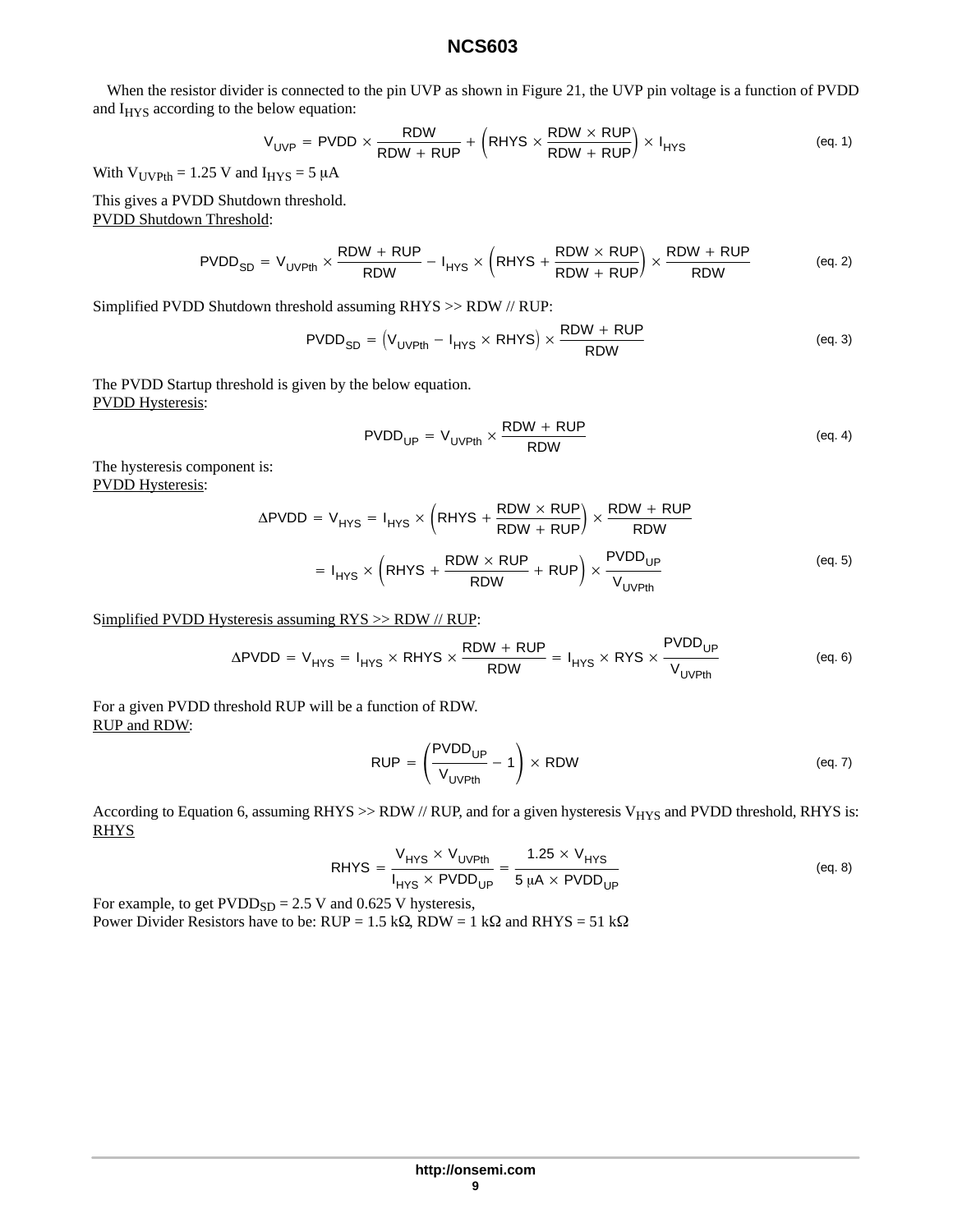## GAIN SETTING RESISTOR SELECTION (R<sub>IN</sub> and R<sub>FB</sub>)

RIN and RFB set the closed−loop gain of the amplifier. The resistor values have to be chosen so that amplifier stability is preserved. A low gain configuration (close to 1) minimizes the  $THD + noise$  values and maximizes the signal to noise ratio.



A closed−loop gain in the range of 1 to 10 is recommended to optimize overall system performance.

Selecting values that are too low requires a relatively large input ac-coupling capacitor, C<sub>IN</sub>. Selecting values that are too high increases the overall noise of the amplifier.

$$
Av = \frac{Vout}{Vin+ - Vin-} = \frac{R_{FB}}{R_{in}} \qquad (eq. 9)
$$





**Figure 23. Inverting Gain Configuration**



$$
Av = \frac{V_{out}}{V_{in+}} = 1 + \frac{R_{FB}}{R_{IN}} \quad (eq. 11)
$$

 $R_{\sf IN}$ 

(eq.  $(10)$ 

**Figure 24. Non−Inverting Gain Configuration**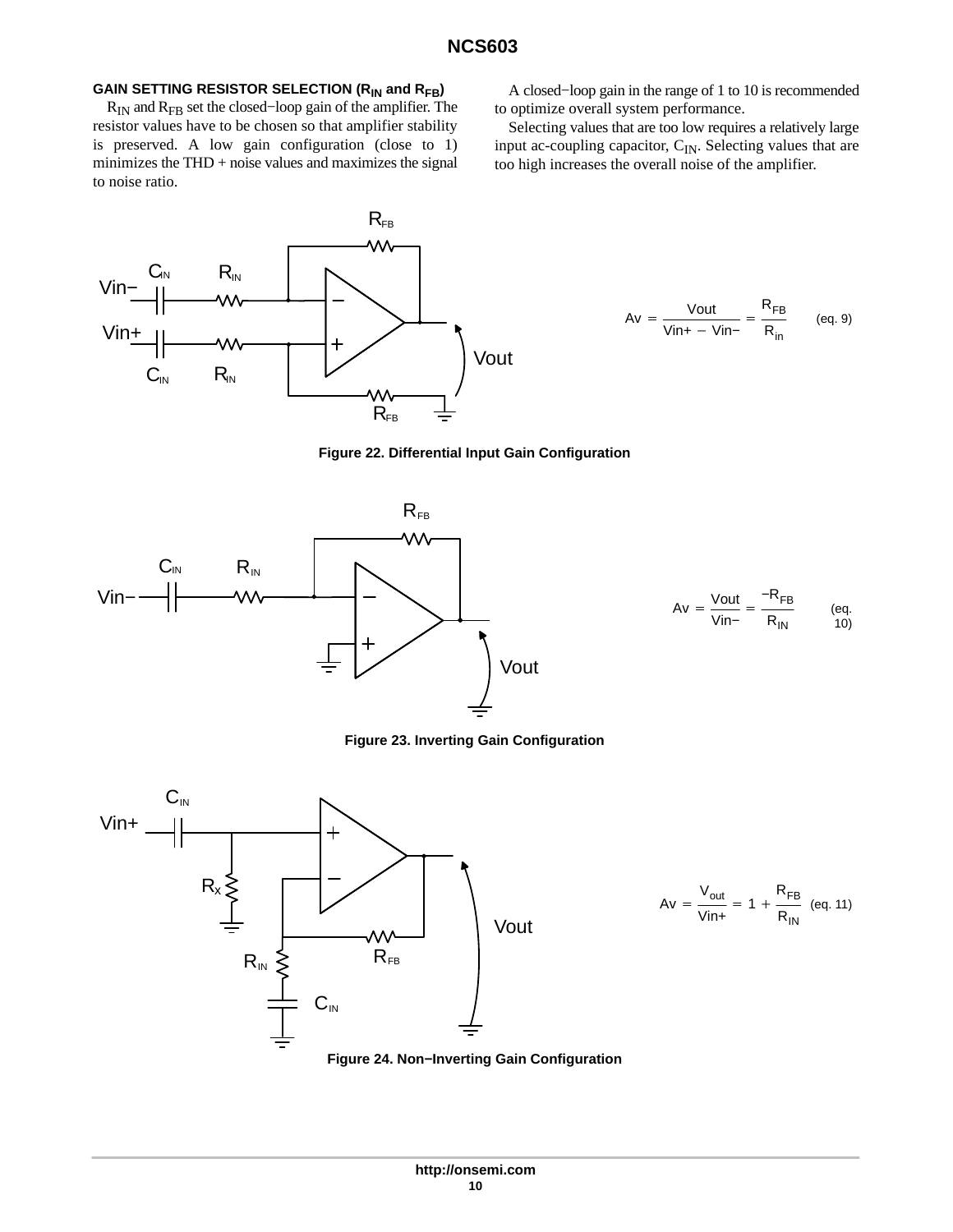| <b>Input Resistor Val-</b><br>$ue, R_{IN}$ | <b>Feedback Resistor Val-</b><br>ue, R <sub>FR</sub> | <b>Differential Input Gain</b> | <b>Inverting Input Gain</b> | Non Inverting Input<br>Gain |
|--------------------------------------------|------------------------------------------------------|--------------------------------|-----------------------------|-----------------------------|
| $22 k\Omega$                               | 22 k $\Omega$                                        | $1.0$ V/V                      | $-1.0$ V/V                  | $2.0$ V/V                   |
| $22 k\Omega$                               | 33 k $\Omega$                                        | $1.5$ V/V                      | $-1.5$ V/V                  | $2.5$ V/V                   |
| 33 k $\Omega$                              | 68 k $\Omega$                                        | $2.06$ V/V                     | $-2.06$ V/V                 | $3.1$ V/V                   |
| 10 k $\Omega$                              | 100 k $\Omega$                                       | 10.0 V/V                       | $-10.0$ V/V                 | 11.0 V/V                    |

#### **Table 1. RECOMMENDED RESISTOR VALUES**

## **INPUT CAPACITOR**

The input coupling capacitor blocks the DC voltage at the amplifier input terminal. This capacitor creates a high−pass filter with  $R_{IN}$ . The size of the capacitor must be large enough to couple at low frequencies without severe attenuation in the audio bandwidth  $(20 Hz – 20 kHz)$ .

The cut off frequency for the input high−pass filter is:

$$
_{\rm c} = \frac{1}{2\pi R_{\rm in} C_{\rm in}} \tag{eq. 12}
$$

A  $f_c$  < 20 Hz is recommended.

#### **CHARGE PUMP CAPACITOR SELECTION**

 $f$ 

It is recommended to use ceramic capacitors with low ESR for better performances. X5R or X7R capacitors are recommended. The flying capacitor  $C_{f|v}$  (1  $\mu$ F) serves to transfer charge during the generation of the negative voltage. The VSS reservoir capacitor  $C_{VSS}$  must be equal at least to the  $C_{fly}$  capacitor to allow maximum charge transfer. The  $1 \mu$ F capacitors have to be connected as close as possible to the corresponding pins.

Lower value capacitors can be used but the device may not operate to specifications.

#### **POWER SUPPLY DECOUPLING CAPACITORS**

The NCS603 is a True Ground amplifier that requires an adequate decoupling capacitor on VDD to reduce noise and

THD+N. Use a X5R / X7R ceramic capacitor and place it close to the VDD pin. A value of  $1\mu$ F is recommended. For filtering lower frequency noise signals, a  $10 \mu$ F or greater capacitor placed near the audio power amplifier would also help.

#### **SHUTDOWN FUNCTION**

The device enters shutdown mode when Enable signal is low. During the shutdown mode, the internal charge pump is shut down, and the DC quiescent current of the circuit does not exceed 500 nA. The output is pulled to ground through a low output impedance of about 40 ohms.

# **USING THE NCS603 AS A 2nd ORDER FILTER**

Audio DACs can require an external low-pass filter to remove out-of-band noise. This is possible with the NCS603, which can be used as a standard Operational Amplifier with the advantage of better performances including "pop & click" noise behavior.

Single-ended and differential topologies can be implemented. In Figures 25 and [26,](#page-11-0) a Multiple-FeedBack (MFB) topoplogy, with differential inputs and single-ended inputs is shown. The two topologies use AC-Coupling capacitors  $(C_{IN})$  to block the DC-signal component coming from the source; they contribute to reducing the output offset voltage.



**Figure 25. 2nd Order Active Low Pass Filter − Differential Input**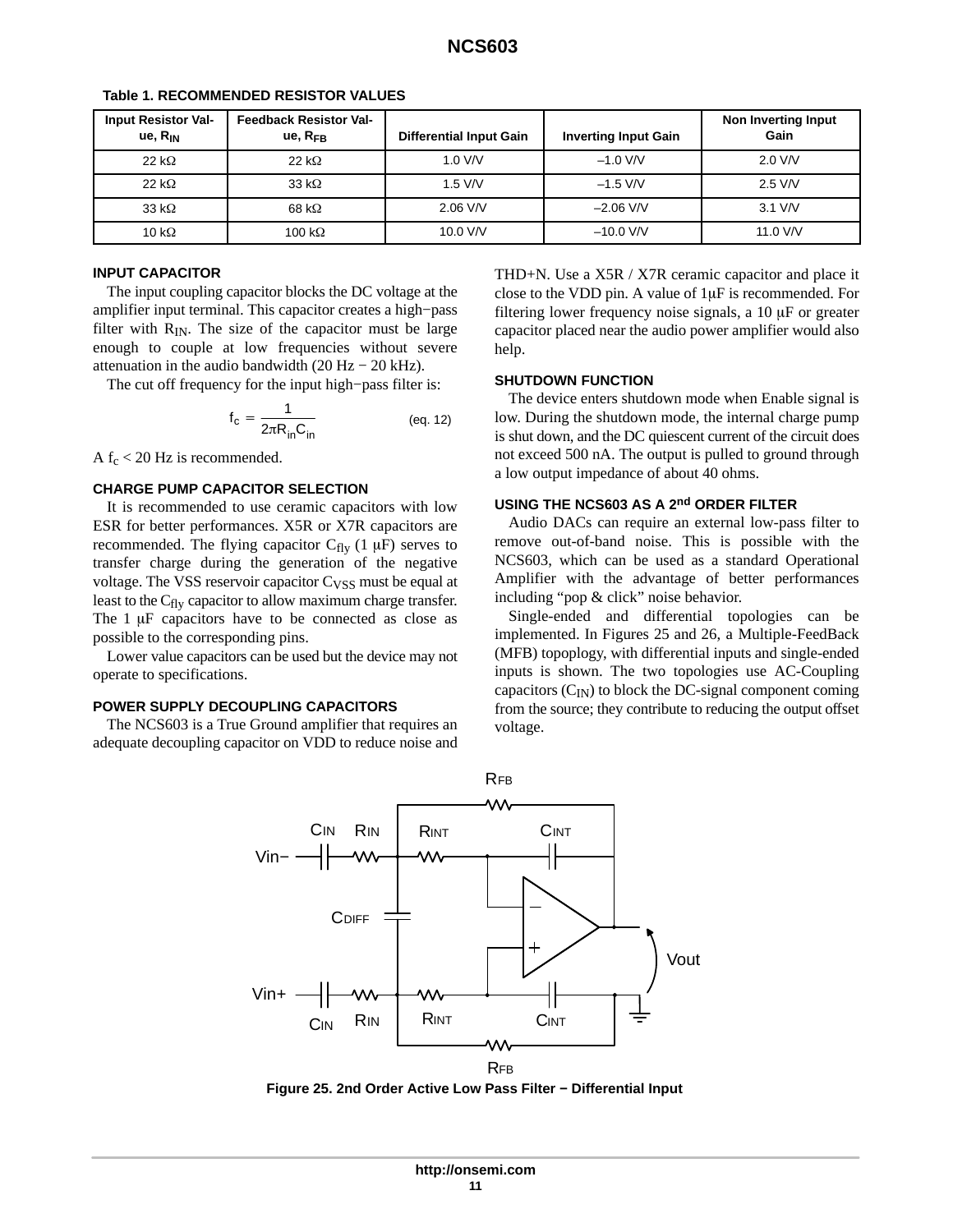<span id="page-11-0"></span>

**Figure 26. 2nd Order Active Low Pass Filter − Inverting Input**

## **INITIALIZATION AND POP−FREE POWER UP/DOWN**

For an on/off/on power sequence, VDD is required to be ramped down to 0 V before ramping back up for power on (shown in Figure 27). This ensures that the NCS603 internal circuits are properly initialized to guarantee an optimal output.

Pop−free power−up/−down is ensured by keeping EN (Enable pin) low during power supply ramp−up or ramp−down. The EN pin should be kept low until the input ac−coupling capacitors are fully charged before asserting the EN pin high; this way, proper pre−charge of the ac−coupling is performed, and pop−free power−up is achieved. Figure 27 illustrates the preferred sequence.



**Figure 27. Initialization and Power Up/Down Sequence**

# **CAPACITIVE LOAD**

The NCS603 has the ability to drive a high capacitive load up to 220 pF directly. Higher capacitive loads can be accepted by adding a series resistor of  $10 \Omega$  or larger.

#### **ESD PERFORMANCE**

From the system level perspective, the outputs of the NCS603 are rated to Level 4 of the IEC61000−4−2 ESD standard. Using the contact discharge method, the outputs pass a  $\pm 8$  kV discharge with an RC network of R = 33 ohms and  $C = 1$  nF at each output to simulate the application environment.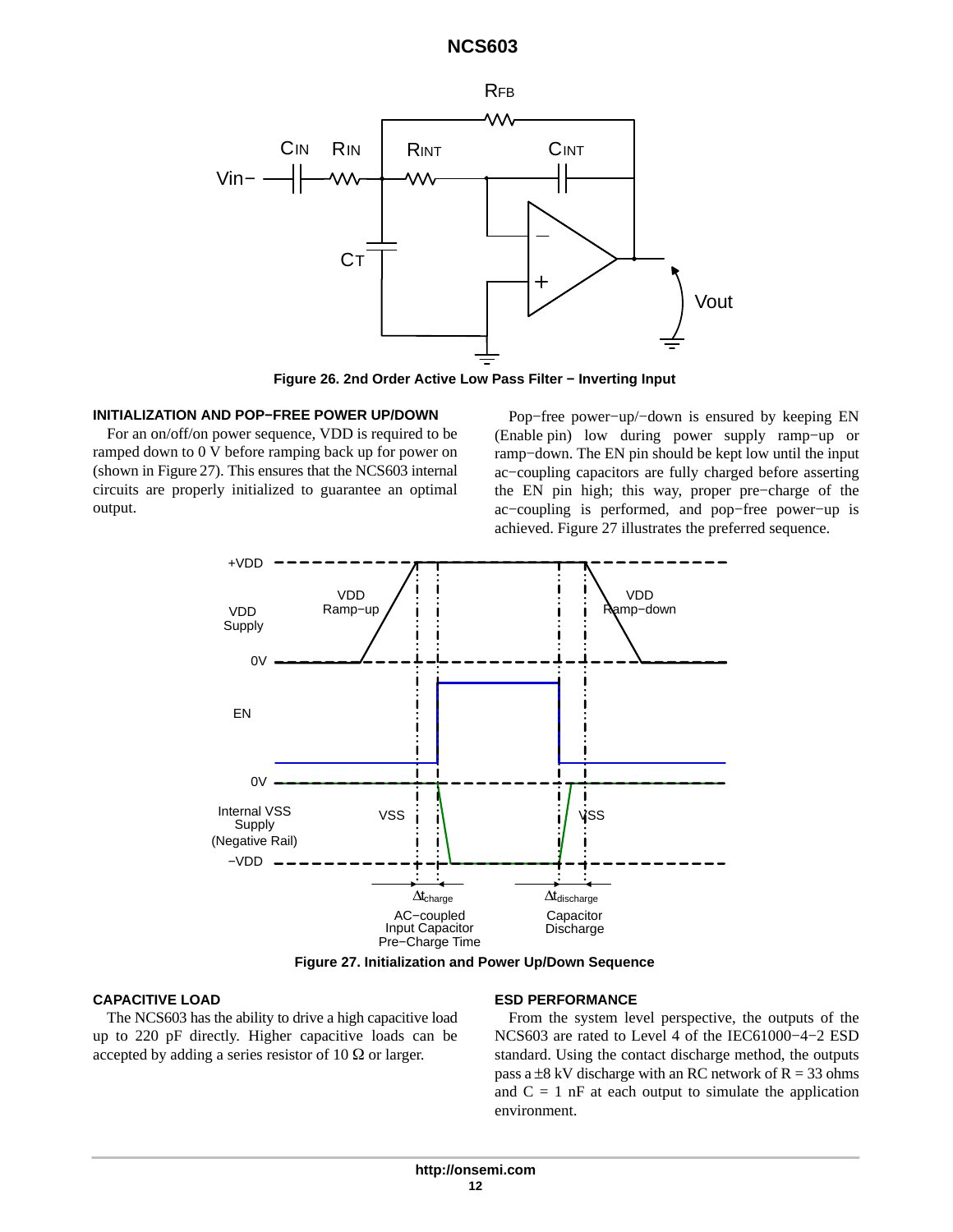## **APPLICATION SCHEMATIC**

<span id="page-12-0"></span>

**Figure 28. Application Schematic**

#### **ORDERING INFORMATION**

| <b>Device</b> | Package               | Shipping <sup><math>\dagger</math></sup> |
|---------------|-----------------------|------------------------------------------|
| NCS603DTBR2G  | TSSOP-14<br>(Pb-Free) | 2500 / Tape & Reel                       |

†For information on tape and reel specifications, including part orientation and tape sizes, please refer to our Tape and Reel Packaging Specifications Brochure, BRD8011/D.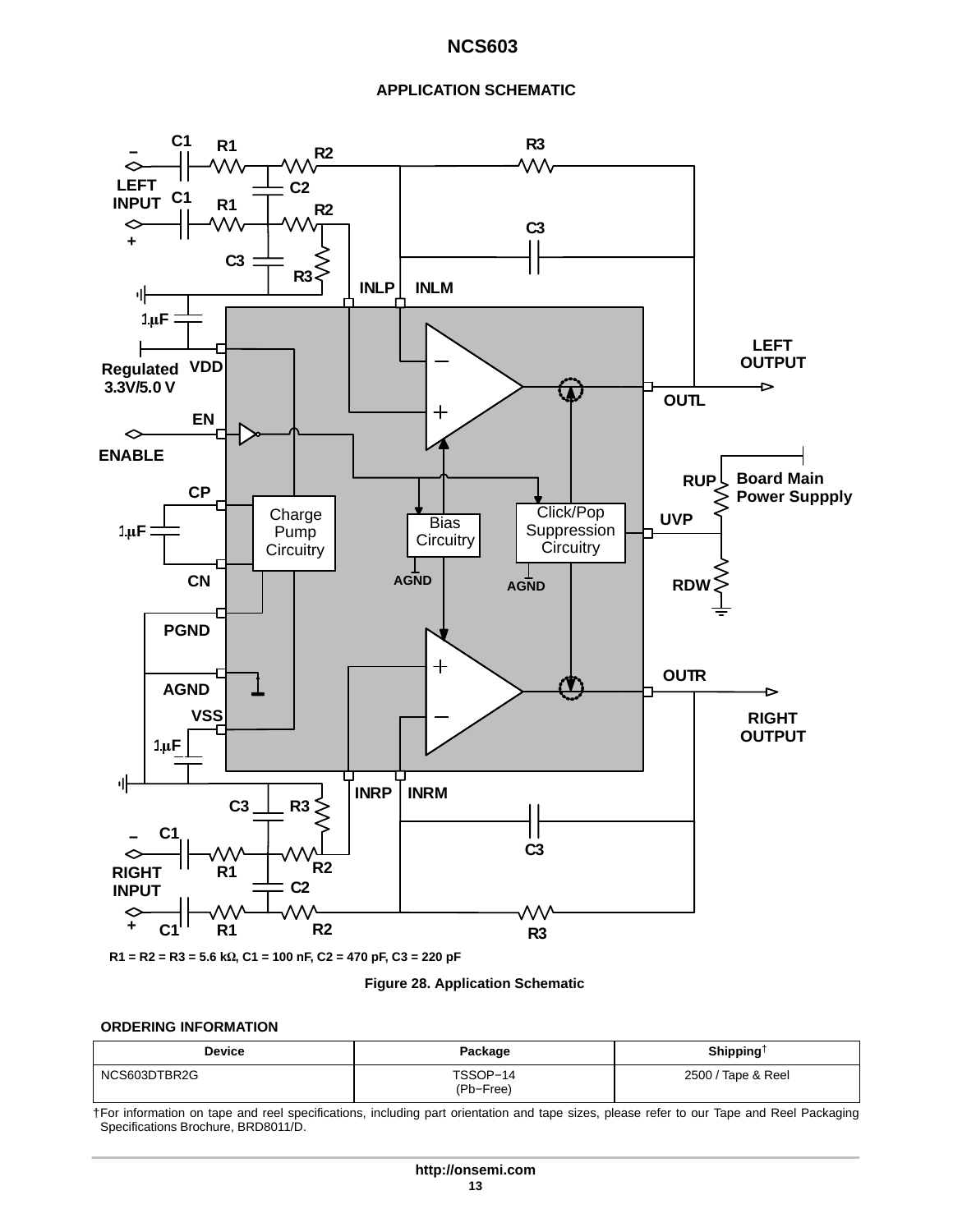## **PACKAGE DIMENSIONS**



NOTES:

- 1. DIMENSIONING AND TOLERANCING PER MISI Y14.5M, 1982.<br>ANSI Y14.5M, 1982.<br>CONTROLLING DIMENSION: MILLIMETER.
- 
- 
- 2. CONTROLLING DIMENSION: MILLIMETER.<br>
3. DIMENSION A DOES NOT INCLUDE MOLD ELASH, PROTRUSIONS OR GATE BURRS.<br>
MOLD FLASH OR GATE BURRS SHALL NOT<br>
4. DIMENSION B DOES NOT INCLUDE<br>
4. DIMENSION B DOES NOT INCLUDE<br>
INTERLEAD
- TERMINAL NUMBERS ARE SHOWN FOR<br>REFERENCE ONLY.
- 7. DIMENSION A AND B ARE TO BE DETERMINED AT DATUM PLANE −W−.

| ĸ                  |                |                     |                    |             |               |
|--------------------|----------------|---------------------|--------------------|-------------|---------------|
|                    |                |                     | <b>MILLIMETERS</b> |             | <b>INCHES</b> |
| K <sub>1</sub>     | <b>DIM</b>     | MIN                 | <b>MAX</b>         | <b>MIN</b>  | <b>MAX</b>    |
|                    | A              | 4.90                | 5.10               | 0.193       | 0.200         |
|                    | в              | 4.30                | 4.50               | 0.169       | 0.177         |
|                    | С              | ---                 | 1.20               | ---         | 0.047         |
|                    | D              | 0.05                | 0.15               | 0.002       | 0.006         |
|                    | F              | 0.50                | 0.75               | 0.020       | 0.030         |
| <b>SECTION N-N</b> | G              | 0.65 BSC            |                    | 0.026 BSC   |               |
|                    | н              | 0.50                | 0.60               | 0.020       | 0.024         |
|                    | J              | 0.09                | 0.20               | 0.004       | 0.008         |
| -w-l               | J1             | 0.09                | 0.16               | 0.004       | 0.006         |
|                    | κ              | 0.19                | 0.30               | 0.007       | 0.012         |
|                    | K <sub>1</sub> | 0.19                | 0.25               | 0.007       | 0.010         |
|                    |                | 6.40 BSC            |                    | 0.252 BSC   |               |
|                    | M              | $\circ$<br>$\Omega$ | $8^{\circ}$        | $0^{\circ}$ | $8^{\circ}$   |
|                    |                |                     |                    |             |               |

**SOLDERING FOOTPRINT\***



\*For additional information on our Pb−Free strategy and soldering details, please download the ON Semiconductor Soldering and Mounting Techniques Reference Manual, SOLDERRM/D.